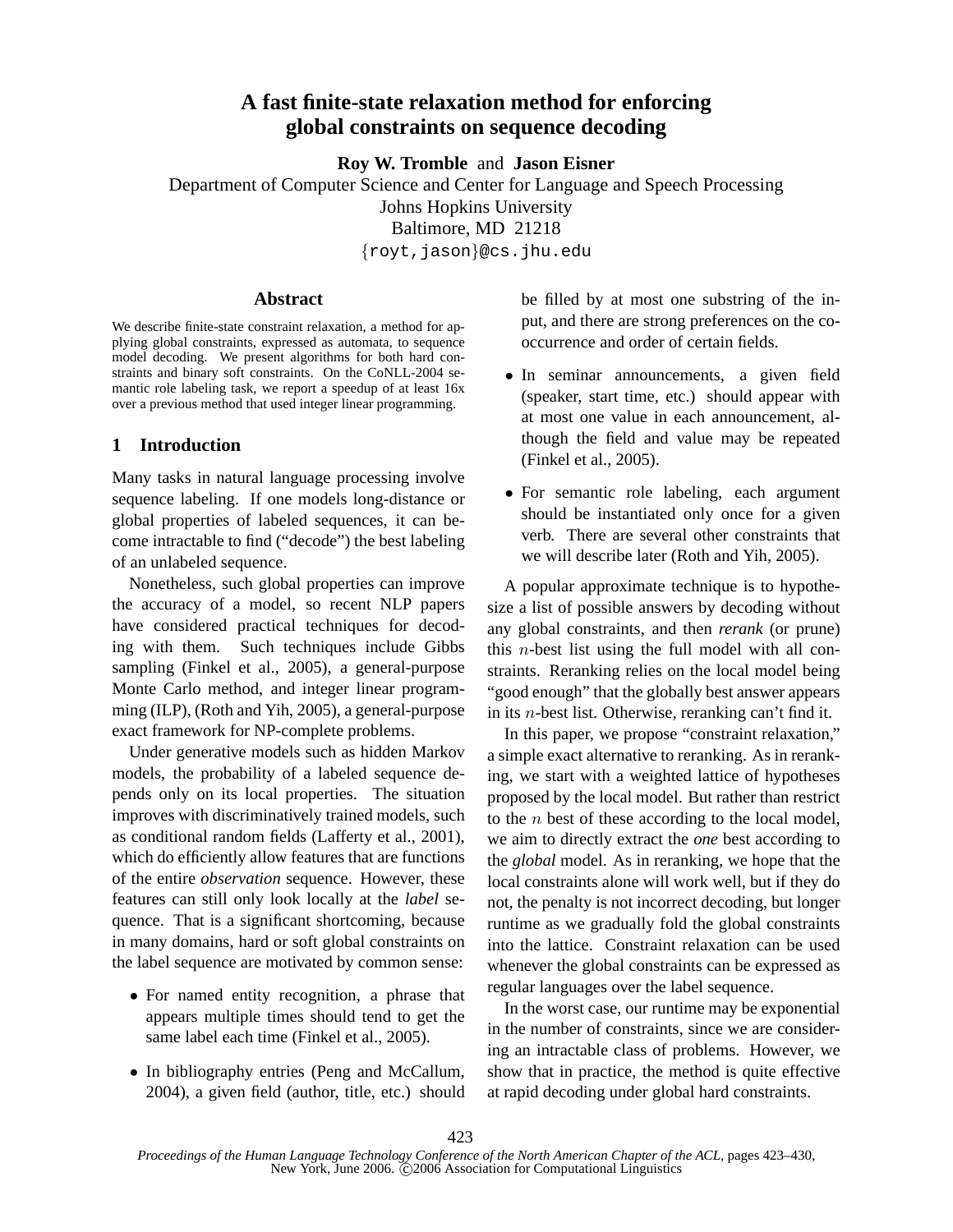

Figure 1: An automaton expressing the constraint that the label sequence cannot be 0<sup>\*</sup>. Here ? matches any symbol except 0.

The remainder of the paper is organized as follows: In §2 we describe how finite-state automata can be used to apply global constraints. We then give a brute-force decoding algorithm (§3). In §4, we present a more efficient algorithm for the case of hard constraints. We report results for the semantic role labeling task in §5. §6 treats soft constraints.

### **2 Finite-state constraints**

Previous approaches to global sequence labeling— Gibbs sampling, ILP, and reranking—seem motivated by the idea that standard sequence methods are incapable of considering global constraints at all.

In fact, finite-state automata (FSAs) are powerful enough to express many long-distance constraints. Since all finite languages are regular, *any* constraint over label sequences of bounded length is finitestate. FSAs are more powerful than  $n$ -gram models. For example, the regular expression  $\Sigma^* X \Sigma^* Y \Sigma^*$ matches only sequences of labels that contain an X before a Y. Similarly, the regular expression  $\neg$ (0\*) requires at least one non-O label; it compiles into the FSA of Figure 1.

Note that this FSA is in one or the other of its two states according to whether it has encountered a non-O label yet. In general, the current state of an FSA records properties of the label sequence prefix read so far. The FSA needs enough states to keep track of whether the label sequence as a whole satisfies the global constraint in question.

FSAs are a flexible approach to constraints because they are closed under logical operations such as disjunction (union) and conjunction (intersection). They may be specified by regular expressions (Karttunen et al., 1996), in a logical language (Vaillette, 2004), or directly as FSAs. They may also be weighted to express soft constraints.

Formally, we pose the decoding problem in terms of an observation sequence  $x \in \mathcal{X}^*$  and possible la-

bel sequences  $y \in \mathcal{Y}^*$ . In many NLP tasks,  $\mathcal{X}$  is the set of words, and  $\mathcal Y$  the tags. A lattice  $L: \mathcal Y^* \mapsto \mathbb R$ maps label sequences to weights, and is encoded as a weighted FSA. Constraints are formally the same any function  $C: \mathcal{Y}^* \mapsto \mathbb{R}$  is a constraint, including weighted features from a classifier or probabilistic model. In this paper we will consider only constraints that are weighted in particular ways.

Given a lattice  $L$  and constraints  $C$ , we seek

$$
\mathbf{y}^* \stackrel{\text{def}}{=} \operatorname*{argmax}_{\mathbf{y}} \left( L(\mathbf{y}) + \sum_{C \in \mathcal{C}} C(\mathbf{y}) \right). \tag{1}
$$

We assume the lattice  $L$  is generated by a model  $M: \mathcal{X}^* \mapsto (\mathcal{Y}^* \mapsto \mathbb{R})$ . For a given observation sequence x, we put  $L = M(x)$ . One possible model is a finite-state transducer, where  $M(x)$  is an FSA found by composing the transducer with x. Another is a CRF, where  $M(x)$  is a lattice with sums of logpotentials for arc weights.<sup>1</sup>

# **3 A brute-force finite-state decoder**

To find the best constrained labeling in a lattice,  $y^*$ , according to (1), we could simply intersect the lattice with all the constraints, then extract the best path.

Weighted FSA intersection is a generalization of ordinary unweighted FSA intersection (Mohri et al., 1996). It is customary in NLP to use the so-called tropical semiring, where weights are represented by their natural logarithms and summed rather than multiplied. Then the intersected automaton  $L \cap C$ computes

$$
(L \cap C)(\mathbf{y}) \stackrel{\text{def}}{=} L(\mathbf{y}) + C(\mathbf{y}) \tag{2}
$$

To find  $y^*$ , one would extract the best path in  $L \cap C_1 \cap C_2 \cap \cdots$  using the Viterbi algorithm, or Dijkstra's algorithm if the lattice is cyclic. This step is fast if the intersected automaton is small.

The problem is that the multiple intersections in  $L \cap C_1 \cap C_2 \cap \cdots$  can quickly lead to an FSA with an intractable number of states. The intersection of two finite-state automata produces an automaton

<sup>&</sup>lt;sup>1</sup>For example, if M is a simple linear-chain CRF,  $L(y) =$  $\sum_{i=1}^{n} f(y_{i-1}, y_i) + g(x_i, y_i)$ . We build  $L = M(\mathbf{x})$  as an acyclic FSA whose state set is  $\mathcal{Y} \times \{1, 2, \dots n\}$ , with transitions  $(y', i - 1) \rightarrow (y, i)$  of weight  $f(y', y) + g(x_i, y)$ .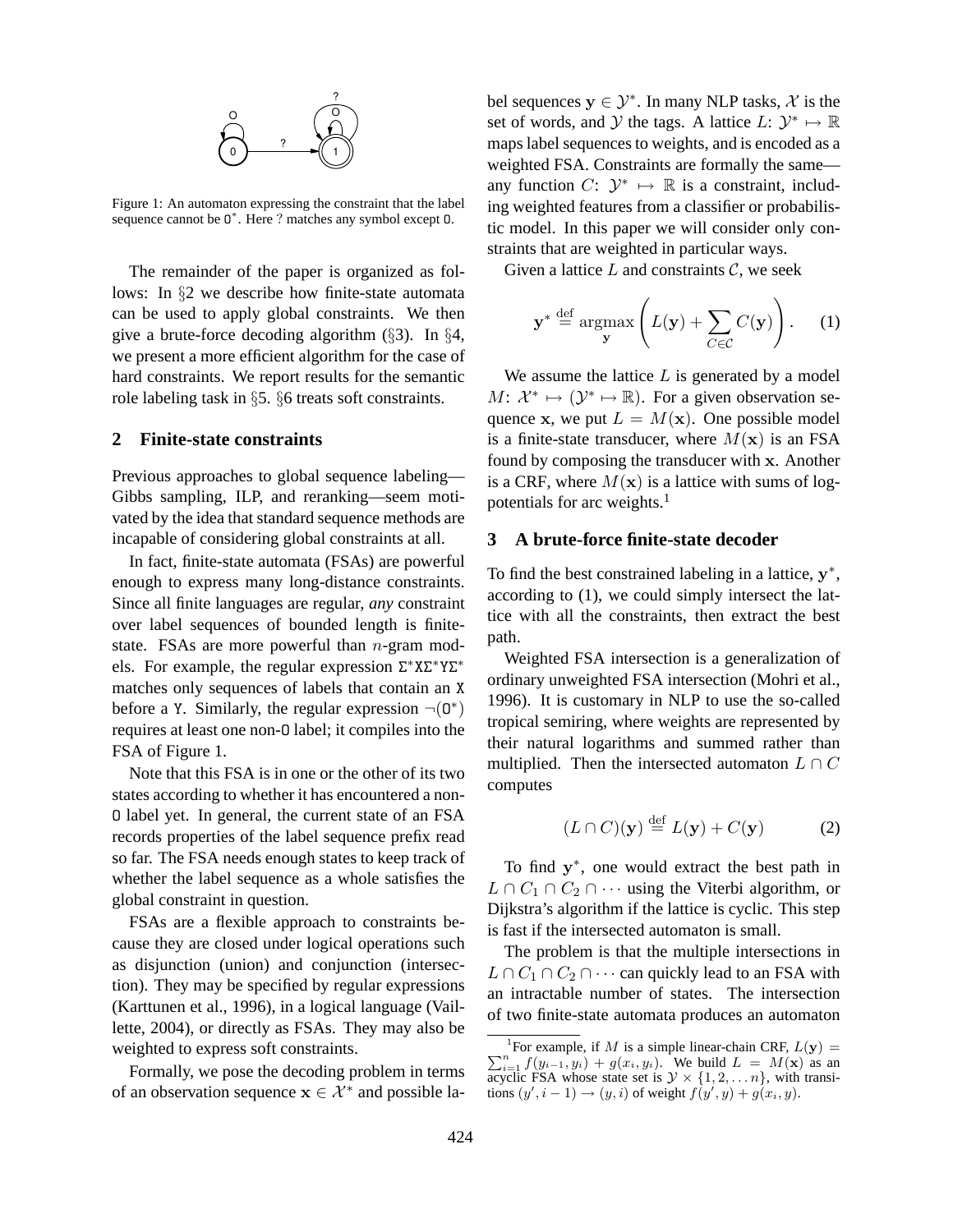with the cross product state set. That is, if  $F$  has  $m$ states and G has n states, then  $F \cap G$  has up to mn states (fewer if some of the mn possible states do not lie on any accepting path).

Intersection of many such constraints, even if they have only a few states each, quickly leads to a combinatorial explosion. In the worst case, the size, in states, of the resulting lattice is exponential in the number of constraints. To deal with this, we present a constraint relaxation algorithm.

#### **4 Hard constraints**

The simplest kind of constraint is the hard constraint. Hard constraints are necessarily binary either the labeling satisfies the constraint, or it violates it. Violation is fatal—the labeling produced by decoding must satisfy each hard constraint.

Formally, a hard constraint is a mapping  $C: \mathcal{Y}^* \mapsto$  $\{0, -\infty\}$ , encoded as an unweighted FSA. If a string satisfies the constraint, recognition of the string will lead to an accepting state. If it violates the constraint, recognition will end in a non-accepting state.

Here we give an algorithm for decoding with a set of such constraints. Later  $(\S 6)$ , we discuss the case of binary soft constraints. In what follows, we will assume that there is always at least one path in the lattice that satisfies all of the constraints.

#### **4.1 Decoding by constraint relaxation**

Our decoding algorithm first relaxes the global constraints and solves a simpler problem. In particular, we find the best labeling according to the model,

$$
\mathbf{y}_0^* \stackrel{\text{def}}{=} \operatorname*{argmax}_{\mathbf{y}} L(\mathbf{y}) \tag{3}
$$

ignoring *all* the constraints in C.

Next, we check whether  $y_0^*$  satisifies the constraints. If so, then we are done— $y_0^*$  is also  $y^*$ . If not, then we reintroduce the constraints. However, rather than include all at once, we introduce them only as they are violated by successive solutions to the relaxed problems:  $y_0^*, y_1^*$ , etc. We define

$$
\mathbf{y}_1^* \stackrel{\text{def}}{=} \operatorname*{argmax}_{\mathbf{y}} \left( L(\mathbf{y}) + C(\mathbf{y}) \right) \tag{4}
$$

for some constraint C that  $y_0^*$  violates. Similarly,  $y_2^*$  satisfies an additional constraint that  $y_1^*$  violates,

```
HARD-CONSTRAIN-LATTICE(L, C):
1. \mathbf{y} := \text{Best-Path}(L)2. while \exists C \in \mathcal{C} such that C(\mathbf{y}) = -\infty:
3. L := L \cap C4. \mathcal{C} := \mathcal{C} - \{C\}5. y := \text{Best-Path}(L)6. return y
```
Figure 2: Hard constraints decoding algorithm.

and so on. Eventually, we find some  $k$  for which  $y_k^*$ satisfies all constraints, and this path is returned.

To determine whether a labeling y satisfies a constraint  $C$ , we represent y as a straight-line automaton and intersect with  $C$ , checking the result for nonemptiness. This is equivalent to string recognition.

Our hope is that, although intractable in the worst case, the constraint relaxation algorithm will operate efficiently in practice. The success of traditional sequence models on NLP tasks suggests that, for natural language, much of the correct analysis can be recovered from local features and constraints alone. We suspect that, as a result, global constraints will often be easy to satisfy.

Pseudocode for the algorithm appears in Figure 2. Note that line 2 does *not* specify how to choose C from among multiple violated constraints. This is discussed in §7. Our algorithm resembles the method of Koskenniemi (1990) and later work. The difference is that there lattices are unweighted and may not contain a path that satisfies all constraints, so that the order of constraint intersection matters.

#### **5 Semantic role labeling**

The semantic role labeling task (Carreras and Màrques, 2004) involves choosing instantiations of verb arguments from a sentence for a given verb. The verb and its arguments form a *proposition*. We use data from the CoNLL-2004 shared task—the PropBank (Palmer et al., 2005) annotations of the Penn Treebank (Marcus et al., 1993), with sections 15–18 as the training set and section 20 as the development set. Unless otherwise specified, all measurements are made on the development set.

We follow Roth and Yih (2005) exactly, in order to compare system runtimes. They, in turn, follow Hacioglu et al. (2004) and others in labeling only the heads of syntactic chunks rather than all words. We label only the core arguments (A0–A5), treating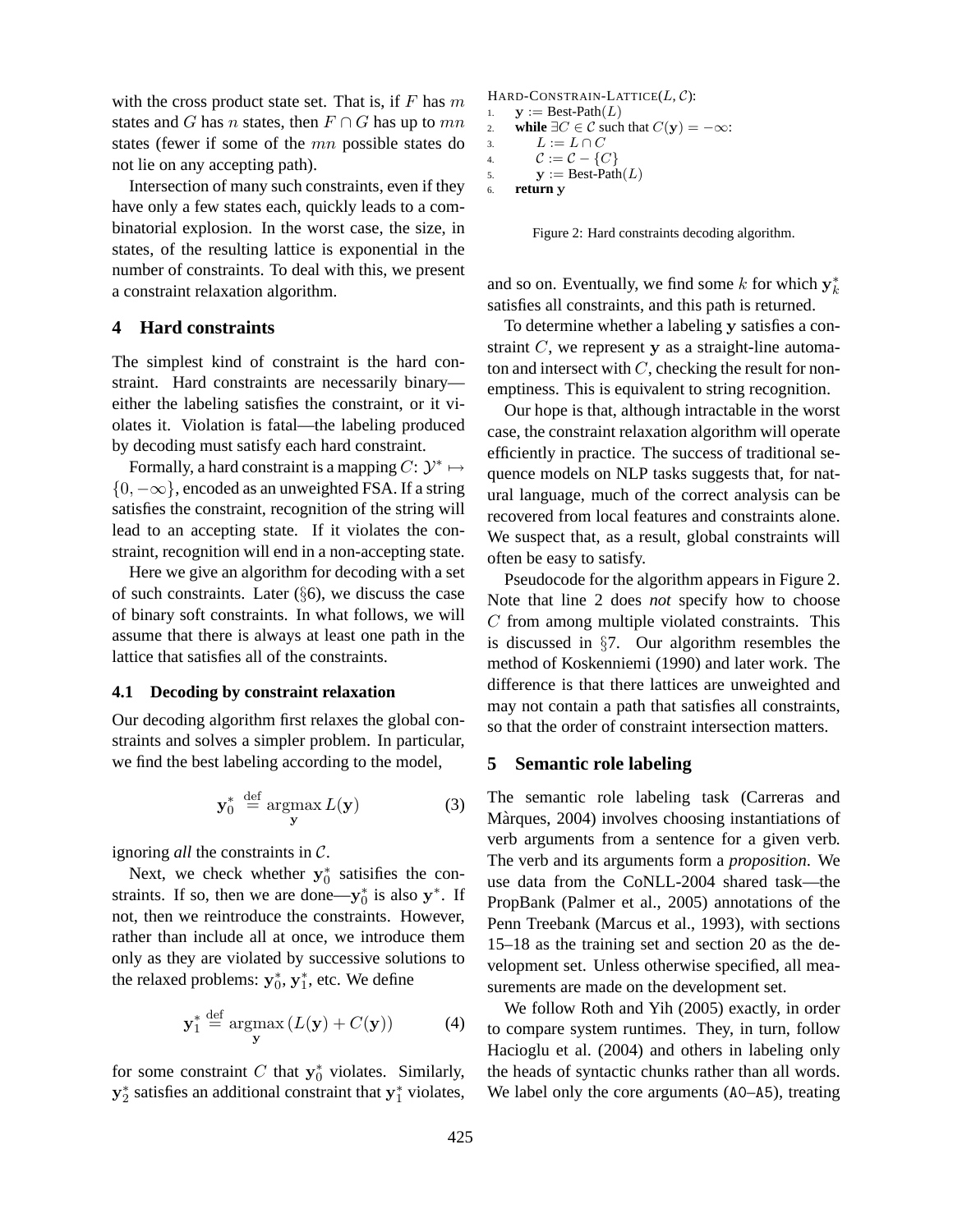

Figure 4: Automata expressing NO DUPLICATE A0 (? matches anything but A0), KNOWN VERB POSITION[2], and DISALLOW ARGUMENTS[A4,A5].

adjuncts and references as O.

Figure 3 shows an example sentence from the shared task. It is marked with an IOB phrase chunking, the heads of the phrases, and the correct semantic role labeling. Heads are taken to be the rightmost words of chunks. On average, there are 18.8 phrases per proposition, vs. 23.5 words per sentence. Sentences may contain multiple propositions. There are 4305 propositions in section 20.

#### **5.1 Constraints**

Roth and Yih use five global constraints on label sequences for the semantic role labeling task. We express these constraints as FSAs. The first two are general, and the seven automata encoding them can be constructed offline:

- NO DUPLICATE ARGUMENT LABELS (Fig. 4(a)) requires that each verb have at most one argument of each type in a given sentence. We separate this into six individual constraints, one for each core argument type. Thus, we have constraints called NO DUPLI-CATE A0, NO DUPLICATE A1, etc. Each of these is represented as a three-state FSA.
- AT LEAST ONE ARGUMENT (Fig. 1) simply requires that the label sequence is not  $0^*$ . This is a two-state automaton as described in §2.

The last three constraints require information about the example, and the automata must be constructed on a per-example basis:

- ARGUMENT CANDIDATES (Fig. 5) encodes a set of position spans each of which must receive only a single label type. These spans were proposed using a high-recall heuristic (Xue and Palmer, 2004).
- KNOWN VERB POSITION (Fig. 4(b)) simply encodes the position of the verb in question, which must be labeled O.
- DISALLOW ARGUMENTS (Fig.  $4(c)$ ) specifies argument types that are compatible with the verb in question, according to PropBank.

# **5.2 Experiments**

We implemented our hard constraint relaxation algorithm, using the FSA toolkit (Kanthak and Ney, 2004) for finite-state operations. FSA is an opensource C++ library providing a useful set of algorithms on weighted finite-state acceptors and transducers. For each example we decoded, we chose a random order in which to apply the constraints.

Lattices are generated from what amounts to a unigram model—the voted perceptron classifier of Roth and Yih. The features used are a subset of those commonly applied to the task.

Our system produces output identical to that of Roth and Yih. Table 1 shows F-measure on the core arguments. Table 2 shows a runtime comparison. The ILP runtime was provided by the authors (personal communication). Because the systems were run under different conditions, the times are not directly comparable. However, constraint relaxation is more than sixteen times faster than ILP despite running on a slower platform.

### **5.2.1 Comparison to an ILP solver**

Roth and Yih's linear program has two kinds of numeric constraints. Some encode the shortest path problem structure; the others encode the global constraints of §5.1. The ILP solver works by relaxing to a (real-valued) linear program, which may obtain a fractional solution that represents a path mixture instead of a path. It then uses branch-and-bound to seek the optimal rounding of this fractional solution to an integer solution (Guéret et al., 2002) that represents a single path satisfying the global constraints.

Our method avoids fractional solutions: a relaxed solution is always a true single path, which either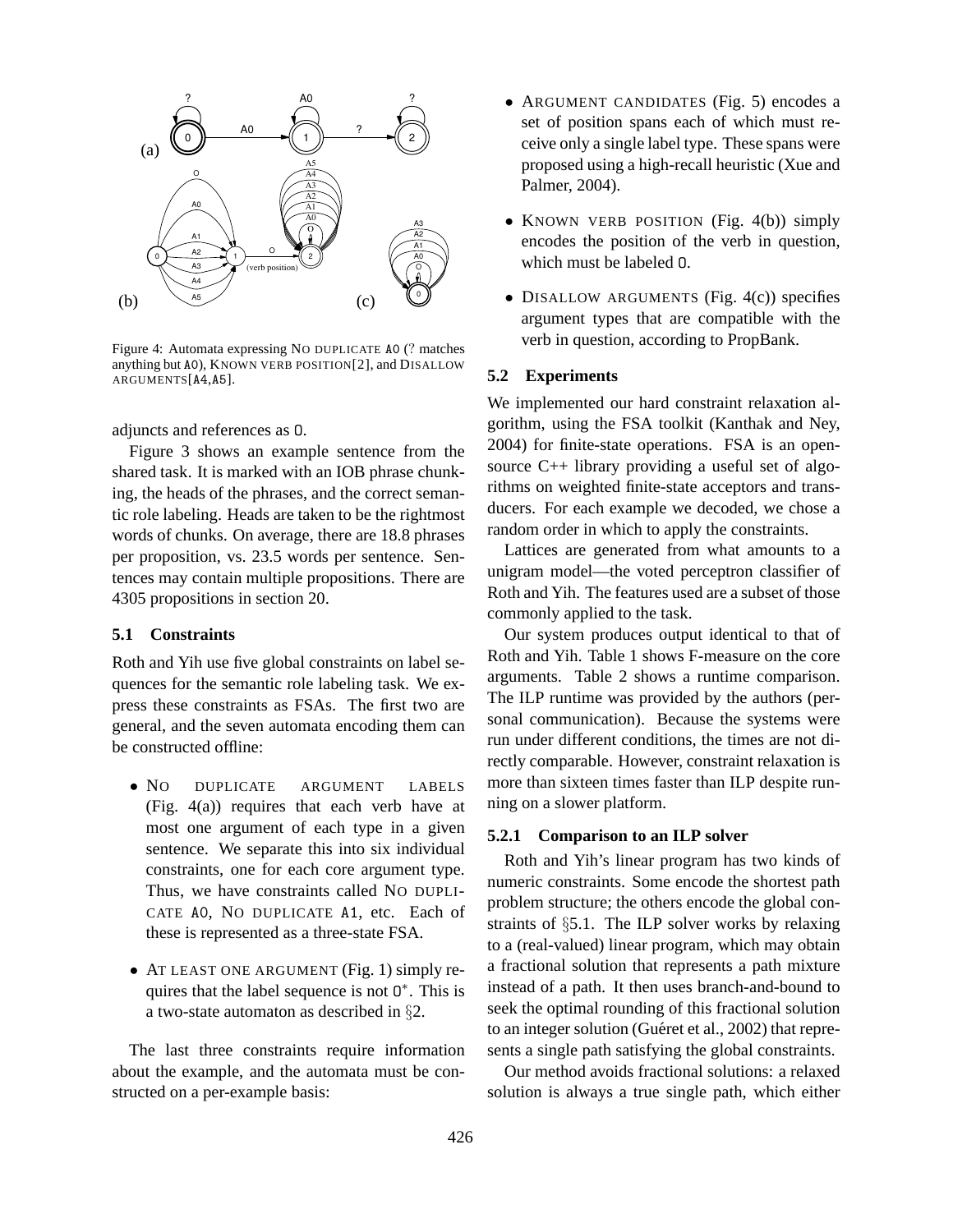| Mr. Turner said the test will be shipped in 45 days to hospitals and clinical laboratories. |      |            |  |  |                       |  |               |   |
|---------------------------------------------------------------------------------------------|------|------------|--|--|-----------------------|--|---------------|---|
| B-NP I-NP B-VP B-NP I-NP B-VP I-VP I-VP B-PP B-NP I-NP B-PP B-NP 0 B-NP I-NP 0              |      |            |  |  |                       |  |               |   |
| Turner said                                                                                 | test | shipped in |  |  | days to hospitals and |  | laboratories. |   |
| AO.                                                                                         | A 1  | A1 A1      |  |  | A1 A1 A1 A1           |  | A 1           | 0 |

Figure 3: Example sentence, with phrase tags and heads, and core argument labels. The A1 argument of "said" is a long clause.



Figure 5: An automaton expressing ARGUMENT CANDIDATES.

| Argument       | Count | F-measure |
|----------------|-------|-----------|
| A0             | 2849  | 79.27     |
| A 1            | 4029  | 75.59     |
| A2             | 943   | 55.68     |
| A <sub>3</sub> | 149   | 46.41     |
| A4             | 147   | 81.82     |
| A <sub>5</sub> |       | 25.00     |
| A 11           | 8121  | 74.51     |

Table 1: F-measure on core arguments.

satisfies or violates each global constraint. In effect, we are using two kinds of domain knowledge. First, we recognize that this is a graph problem, and insist on true paths so we can use Viterbi decoding. Second, we choose to relax only domain-specific constraints that are likely to be satisfied anyway (in our domain), in contrast to the meta-constraint of integrality relaxed by ILP. Thus it is cheaper on average for us to repair a relaxed solution. (Our repair strategy—finite-state intersection in place of branchand-bound search—remains expensive in the worst case, as the problem is NP-hard.)

#### **5.2.2 Constraint violations**

The  $y_0^*$ s, generated with only *local* information, satisfy most of the global constraints most of the time. Table 3 shows the violations by type.

The *majority* of best labelings according to the local model don't violate *any* global constraints a fact especially remarkable because there are *no* label sequence features in Roth and Yih's unigram

| Constraint                 | Violations | Fraction |
|----------------------------|------------|----------|
| ARGUMENT CANDIDATES        | 1619       | 0.376    |
| NO DUPLICATE A1            | 899        | 0.209    |
| NO DUPLICATE AO            | 348        | 0.081    |
| NO DUPLICATE A2            | 151        | 0.035    |
| AT LEAST ONE ARGUMENT      | 108        | 0.025    |
| DISALLOW ARGUMENTS         | 48         | 0.011    |
| NO DUPLICATE A3            | 13         | 0.003    |
| NO DUPLICATE A4            | 3          | 0.001    |
| NO DUPLICATE A5            |            | 0.000    |
| <b>KNOWN VERB POSITION</b> |            | 0.000    |

Table 3: Violations of constraints by  $y_0^*$ .

model. This confirms our intuition that natural language structure is largely apparent locally. Table 4 shows the breakdown. The majority of examples are very efficient to decode, because they don't require intersection of the lattice with any constraints— $y_0^*$ is extracted and is good enough. Those examples where constraints *are* violated are still relatively efficient because they only require a small number of intersections. In total, the average number of intersections needed, even with the naive randomized constraint ordering, was only 0.65. The order doesn't matter very much, since 75% of examples have one violation or fewer.

#### **5.2.3 Effects on lattice size**

Figure 6 shows the effect of intersection with violated constraints on the average size of lattices, measured in arcs. The vertical bars at  $k = 0$ ,  $k = 1, \ldots$  show the number of examples where con-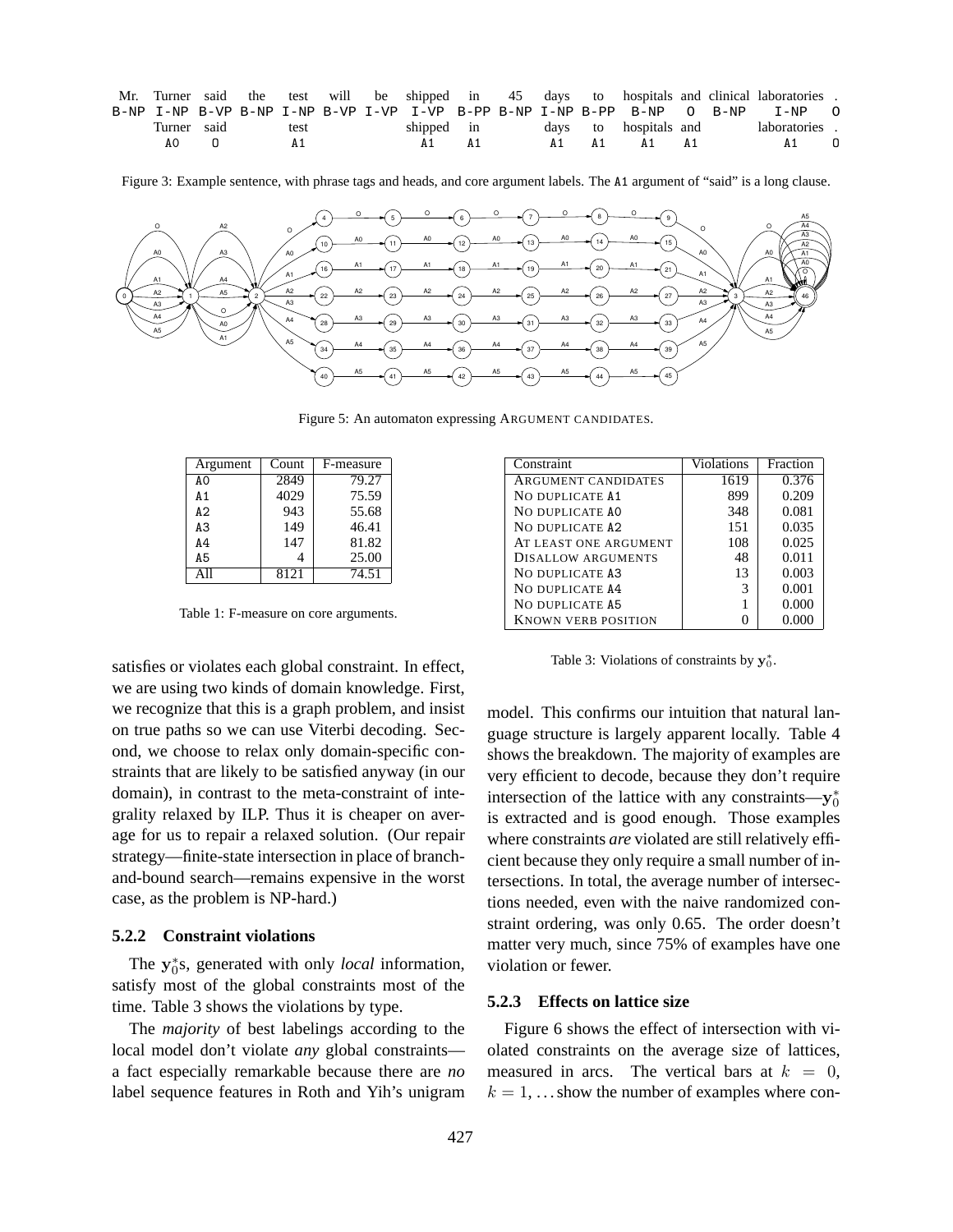| Method                          |            | Total Time   Per Example   Platform |                               |
|---------------------------------|------------|-------------------------------------|-------------------------------|
| <b>Brute Force Finite-State</b> | 37m25.290s |                                     | $0.522s$ Pentium III. 1.0 GHz |
| -ILP                            | 11m39.220s |                                     | $0.162s$   Xeon, 3.x GHz      |
| <b>Constraint Relaxation</b>    | 39.700s    | $0.009s$                            | Pentium III, 1.0 GHz          |

Table 2: A comparison of runtimes for constrained decoding with ILP and FSA.

| Violations | Labelings | Fraction | Cumulative |
|------------|-----------|----------|------------|
|            | 2368      | 0.550    | 0.550      |
|            | 863       | 0.200    | 0.750      |
| 2          | 907       | 0.211    | 0.961      |
| 3          | 156       | 0.036    | 0.997      |
|            | 10        | 0.002    | 0.999      |
|            |           | 0.000    | 1.000      |
| $6 - 10$   |           | 0.000    | 1.000      |

Table 4: Number of  $y_0^*$  with each violation count.



Figure 6: Mean lattice size (measured in arcs) throughout decoding. Vertical bars show the number of examples over which each mean is computed.

straint relaxation had to intersect  $k$  contraints (i.e.,  $y^* \equiv y_k^*$ ). The trajectory ending at (for example)  $k = 3$  shows how the average lattice size for that subset of examples evolved over the 3 intersections. The X at  $k = 3$  shows the final size of the brute-force lattice on the *same* subset of examples.

For the most part, our lattices do stay much smaller than those produced by the brute-force algorithm. (The uppermost curve,  $k = 5$ , is an obvious exception; however, that curve describes only the seven hardest examples.) Note that plotting only the final size of the brute-force lattice obscures the long trajectory of its construction, which involves 10 intersections and, like the trajectories shown, includes larger intermediate automata.<sup>2</sup> This explains the far

| Constraint            | Violations                  | Fraction |
|-----------------------|-----------------------------|----------|
| ARGUMENT CANDIDATES   | 90                          | 0.0209   |
| AT LEAST ONE ARGUMENT | 27                          | 0.0063   |
| NO DUPLICATE A2       | 3                           | 0.0007   |
| NO DUPLICATE AO       | $\mathcal{D}_{\mathcal{L}}$ | 0.0005   |
| NO DUPLICATE A1       | 2                           | 0.0005   |
| NO DUPLICATE A3       |                             | 0.0002   |
| NO DUPLICATE A4       |                             | 0.0002   |

Table 5: Violations of constraints by  $\hat{y}$ , measured over the development set.

longer runtime of the brute-force method (Table 2).

Harder examples (corresponding to longer trajectories) have larger lattices, on average. This is partly just because it is disproportionately the longer sentences that are hard: they have more opportunities for a relaxed decoding to violate global constraints.

Hard examples are rare. The left three columns, requiring only 0–2 intersections, constitute 96% of examples. The vast majority can be decoded without much more than doubling the local-lattice size.

# **6 Soft constraints**

The gold standard labels  $\hat{y}$  occasionally violate the hard global constraints that we are using. Counts for the development set appear in Table 5. Counts for violations of NO DUPLICATE A· do *not* include discontinous arguments, of which there are 104 instances, since we ignore them.

Because of the infrequency, the hard constraints still help most of the time. However, on a small subset of the examples, they preclude us from inferring the correct labeling.

We can apply these constraints with weights, rather than making them inviolable. This constitutes a transition from hard to soft constraints. Formally, a soft constraint  $C: \mathcal{Y}^* \mapsto \mathbb{R}^-$  is a mapping from a label sequence to a non-positive penalty.

Soft constraints present new difficulty for decod-

 $2$ The final brute-force lattice is especially shrunk by its in-

clusion of, for example, DISALLOW ARGUMENTS, which can only remove arcs. That constraint is rarely included in the relaxation lattices because it is rarely violated (see Table 3).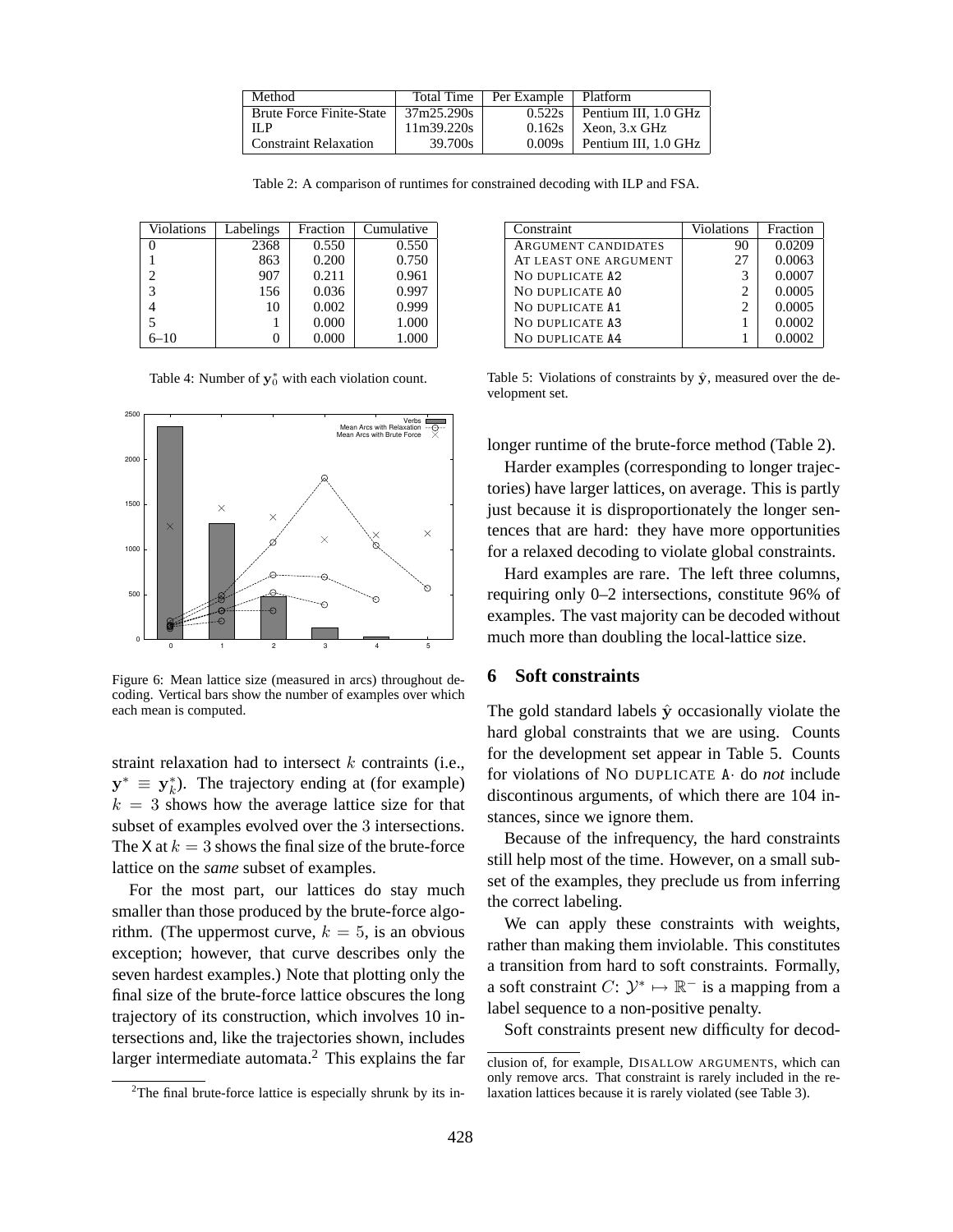```
SOFT-CONSTRAIN-LATTICE(L, C):
1. (\mathbf{y}^*, \text{Score}(\mathbf{y}^*)) := (\text{empty}, -\infty)2. branches :=[(L,\mathcal{C},0)]3. while (L, \mathcal{C}, penalty) := Dequeue(branches):4. L := \text{Prune}(L, \text{Score}(\mathbf{y}^*) - \text{penalty})5. unless \text{Empty}(L):
6. y := \text{Best-Path}(L)7. for C \in \mathcal{C}:
8. if C(y) < 0: (* so C(y) = w_C *)
9. C := C - \{C\}10. Enqueue(branches, (L \cap C, \mathcal{C}, penalty))
11. penalty := penalty + C(y)12. if Score(\mathbf{y}^*) < L(\mathbf{y}) + penalty:13. (\mathbf{y}^*, \mathbf{Score}(\mathbf{y}^*)) := (\mathbf{y}, L(\mathbf{y}) + penalty)14. return y
∗
```
Figure 7: Soft constraints decoding algorithm

ing, because instead of eliminating paths of L from contention, they just reweight them.

In what follows, we consider only binary soft constraints—they are either satisfied or violated, and the same penalty is assessed whenever a violation occurs. That is,  $\forall C \in C, \exists w_C < 0$  such that  $\forall y, C(y) \in \{0, w_C\}.$ 

#### **6.1 Soft constraint relaxation**

The decoding algorithm for soft constraints is a generalization of that for hard constraints. The difference is that, whereas with hard constraints a violation meant disqualification, here violation simply means a penalty. We therefore must find and compare two labelings: the best that satisfies the constraint, and the best that violates it.

We present a branch-and-bound algorithm (Lawler and Wood, 1966), with pseudocode in Figure 7. At line 9, we process and eliminate a currently violated constraint  $C \in \mathcal{C}$  by considering two cases. On the first branch, we insist that C be satisfied, enqueuing  $L \cap C$  for later exploration. On the second branch, we assume  $C$  is violated by all paths, and so continue considering  $L$  unmodified, but accept a penalty for doing so; we immediately explore the second branch by returning to the start of the **for** loop.<sup>3</sup>

Not every branch needs to be completely explored. Bounding is handled by the PRUNE function at line 4, which shrinks L by removing some

or all paths that cannot score better than  $Score(y^*),$ the score of the best path found on any branch so far. Our experiments used almost the simplest possible PRUNE: replace  $L$  by the empty lattice if the best path falls below the bound, else leave  $L$  unchanged.<sup>4</sup>

A similar bounding would be possible in the implicit branches. If, during the **for** loop, we find that the test at line 12 would fail, we can quit the **for** loop and immediately move to the next branch in the queue at line 3.

There are two factors in this algorithm that contribute to avoiding consideration of *all* of the exponential number of leaves corresponding to the power set of constraints. First, bounding stops evaluation of subtrees. Second, only *violated* constraints require branching. If a lattice's best path satisifies a constraint, then the best path that violates it can be no better since, by assumption,  $\forall y, C(y) \leq 0$ .

#### **6.2 Runtime experiments**

Using the ten constraints from §5.1, weighted naively by their log odds of violation, the soft constraint relaxation algorithm runs in a time of 58.40 seconds. It is, as expected, slower than hard constraint relaxation, but only by a factor of about two.

As a side note, softening these particular constraints in this particular way did not improve decoding quality in this case. It might help to jointly train the relative weights of these constraints and the local model—e.g., using a perceptron algorithm (Freund and Schapire, 1998), which repeatedly extracts the best global path (using our algorithm), compares it to the gold standard, and adjusts the constraint weights. An obvious alternative is maximumentropy training, but the partition function would have to be computed using the large brute-force lattices, or else approximated by a sampling method.

#### **7 Future work**

For a given task, we may be able to obtain further speedups by carefully choosing the order in which to test and apply the constraints. We might treat this as a reinforcement learning problem (Sutton, 1988),

 $3$ It is possible that a future best path on the second branch will *not* actually violate C, in which case we have overpenalized it, but in that case we will also find it with correct penalty on the first branch.

<sup>4</sup> Partial pruning is also possible: by running the Viterbi version of the forward-backward algorithm, one can discover for each edge the weight of the best path on which it appears. One can then remove all edges that do not appear on any sufficiently good path.